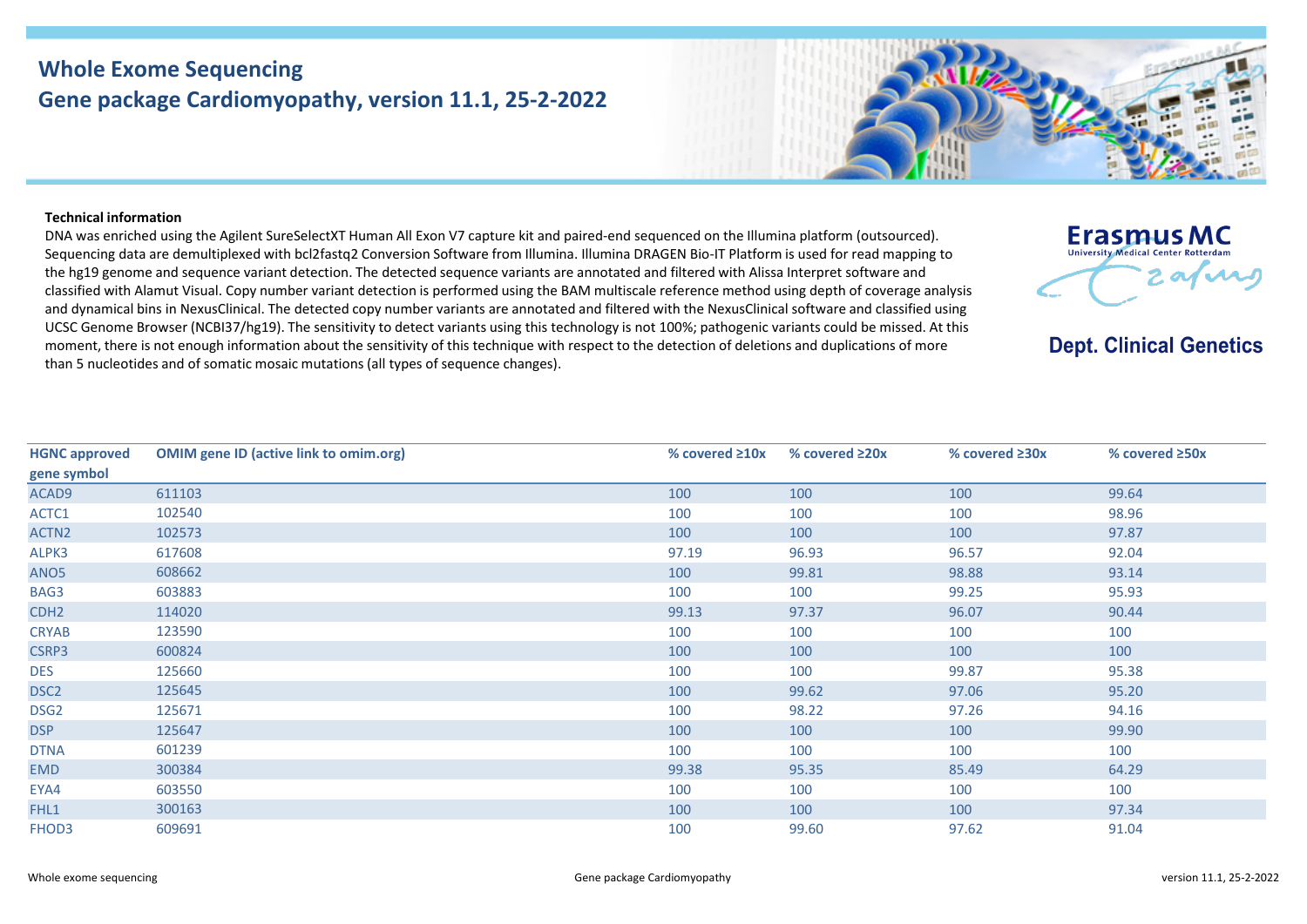| <b>HGNC approved</b> | <b>OMIM gene ID (active link to omim.org)</b> | % covered $\geq 10x$ | % covered ≥20x | % covered $\geq 30x$ | % covered ≥50x |  |
|----------------------|-----------------------------------------------|----------------------|----------------|----------------------|----------------|--|
| gene symbol          |                                               |                      |                |                      |                |  |
| <b>FKTN</b>          | 607440                                        | 100                  | 100            | 99.84                | 97.44          |  |
| <b>FLNC</b>          | 102565                                        | 100                  | 100            | 99.67                | 95.43          |  |
| GATAD1               | 614518                                        | 100                  | 100            | 100                  | 96.09          |  |
| <b>GLA</b>           | 300644                                        | 100                  | 100            | 100                  | 98.28          |  |
| HCN4                 | 605206                                        | 100                  | 99.75          | 97.81                | 88.26          |  |
| <b>ILK</b>           | 602366                                        | 99.94                | 99.94          | 99.94                | 99.94          |  |
| JPH <sub>2</sub>     | 605267                                        | 100                  | 100            | 100                  | 100            |  |
| <b>JUP</b>           | 173325                                        | 100                  | 100            | 99.94                | 97.11          |  |
| KIF20A               | 605664                                        | 100                  | 100            | 100                  | 99.83          |  |
| LAMP2                | 309060                                        | 100                  | 100            | 100                  | 91.30          |  |
| <b>LMNA</b>          | 150330                                        | 100                  | 100            | 98.66                | 80.67          |  |
| MIB1                 | 608677                                        | 100                  | 100            | 99.14                | 94.68          |  |
| MYBPC3               | 600958                                        | 100                  | 99.36          | 96.98                | 93.53          |  |
| MYH <sub>6</sub>     | 160710                                        | 100                  | 99.84          | 98.83                | 93.63          |  |
| MYH7                 | 160760                                        | 100                  | 100            | 99.54                | 93.45          |  |
| MYL <sub>2</sub>     | 160781                                        | 100                  | 100            | 100                  | 100            |  |
| MYL3                 | 160790                                        | 100                  | 100            | 100                  | 83.55          |  |
| MYLK2                | 606566                                        | 100                  | 100            | 100                  | 98.55          |  |
| MYOZ1                | 605603                                        | 100                  | 100            | 100                  | 97.49          |  |
| MYOZ2                | 605602                                        | 100                  | 100            | 100                  | 97.87          |  |
| <b>MYPN</b>          | 608517                                        | 100                  | 100            | 99.56                | 97.87          |  |
| <b>NEBL</b>          | 605491                                        | 100                  | 100            | 100                  | 100            |  |
| <b>NEXN</b>          | 613121                                        | 100                  | 98.72          | 90.71                | 80.57          |  |
| <b>NKX2-5</b>        | 600584                                        | 100                  | 99.19          | 91.99                | 52.74          |  |
| PDLIM3               | 605889                                        | 100                  | 100            | 100                  | 100            |  |
| PKP <sub>2</sub>     | 602861                                        | 100                  | 100            | 97.81                | 91.33          |  |
| <b>PLN</b>           | 172405                                        | 100                  | 100            | 100                  | 100            |  |
| PPA <sub>2</sub>     | 609988                                        | 100                  | 99.65          | 94.74                | 78.80          |  |
| <b>PPCS</b>          | 609853                                        | 100                  | 100            | 100                  | 90.74          |  |
| PPP1R13L             | 607463                                        | 100                  | 97.54          | 89.90                | 68.04          |  |
| PRDM16               | 605557                                        | 100                  | 99.20          | 97.04                | 92.43          |  |
| PRKAG2               | 602743                                        | 100                  | 97.14          | 97.14                | 91.05          |  |
| PTPN11               | 176876                                        | 98.37                | 98.37          | 98.37                | 98.37          |  |
| RAF1                 | 164760                                        | 100                  | 100            | 100                  | 96.29          |  |
| <b>RBM20</b>         | 613171                                        | 100                  | 100            | 100                  | 94.23          |  |
| RYR <sub>2</sub>     | 180902                                        | 100                  | 99.94          | 99.21                | 96.74          |  |
| SCN5A                | 600163                                        | 100                  | 100            | 99.74                | 97.78          |  |
| SGCD                 | 601411                                        | 100                  | 100            | 100                  | 98.57          |  |
| <b>SOS1</b>          | 182530                                        | 100                  | 99.96          | 97.71                | 96.03          |  |
| <b>TAFAZZIN</b>      | 300394                                        | No coverage data     |                |                      |                |  |